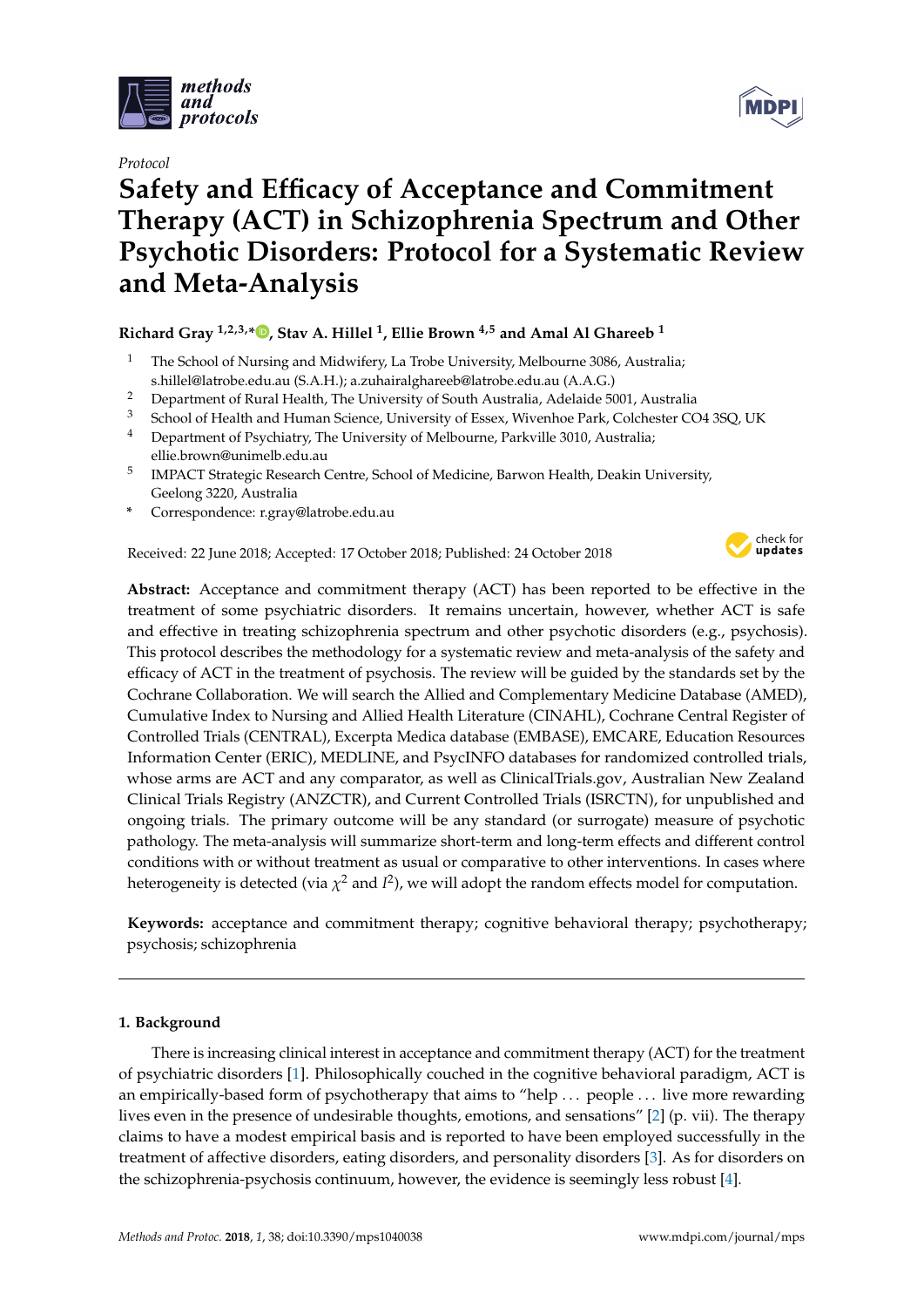Globally, approximately 21 to 23 million people have been diagnosed with schizophrenia [\[5,](#page-6-4)[6\]](#page-6-5). In England and Wales alone, 300,000 people suffer from the disorder [\[7\]](#page-6-6), and in Australia, a national survey found a prevalence of 3.1 per 1000 people having a psychotic disorder [\[8\]](#page-6-7). The prognosis varies widely from complete recovery to enduring disability [\[9\]](#page-6-8), and the best available treatments commonly deliver poor outcomes [\[5\]](#page-6-4). Antipsychotics, for example, are often poorly tolerated, and even harmful in some instances [\[10](#page-6-9)[,11\]](#page-6-10). Economic and social consequences are also observed. It cost the United States approximately \$62.7 billion in 2002 [\[12\]](#page-6-11), and Australia spends \$1.38 billion on psychosis annually [\[13\]](#page-6-12). At least one factor causing these large figures is the early onset of the disease interfering with the most productive years of life [\[5\]](#page-6-4). According to the Schizophrenia Commission, only 8% of those diagnosed with the disorder are in employed work in the United Kingdom [\[14\]](#page-6-13). The disorders also continue to bear the stigma that is typically associated with mental illnesses, [\[15\]](#page-6-14) and according to Catts and McGorry [\[15\]](#page-6-14), it is the advances in treatment that move us toward stigma amelioration. ACT is a possible new approach in the treatment of schizophrenia spectrum and other psychotic disorders that must be better understood.

## **2. Acceptance and Commitment Therapy and Its Therapeutic Effect on Psychosis**

ACT is considered to be part of third wave cognitive behavioral therapy (CBT) [\[1,](#page-6-0)[2\]](#page-6-1), which is a relatively recent group of therapies that have evolved in an attempt to progress CBT. These therapies remain based on behaviors and cognitions, but acknowledge that challenging and changing these is not always therapeutically beneficial for clients. Instead, the focus is on how a client relates to how they think, feel, or act.

According to O'Donoghue et al., ACT is not symptom-specific [\[16\]](#page-6-15); rather, its therapeutic effect can be observed in the upward spiral that 'psychological flexibility' facilitates [\[2\]](#page-6-1). That is, ACT reduces the epiphenomena of a condition—a clue, perhaps, to account for its purported efficacy in a wide range of both physical and mental diseases [\[2\]](#page-6-1). Psychological flexibility refers to a person's ability to change or persist in a behavior following chosen values and goals [\[17\]](#page-6-16). It is obtained by accepting and committing to "negative, irrational, or even psychotic" [\[17\]](#page-6-16) (p. 9) thoughts. Given that psychological distress ought to be an accepted part of everyday life, ACT prescribes the normal, uninterrupted pursuing of life-fulfilling goals as would be anticipated in a non-clinical population. In other words, ACT does not aim to alleviate symptoms, but is instead aimed at flourishing, as if in the absence of pathology. For psychosis then, ACT might facilitate continued social engagement, sustained enthusiasm for personal interests, and emotional regulation. As Bach notes, it can be changes in behavior—in contrast to positive symptom reduction—that explains betterment in quality of life for people experiencing psychosis [\[18\]](#page-6-17).

## **3. Rationale**

Although systematic reviews and meta-analyses have demonstrated the efficacy of ACT across some mental health disorders, there is still some controversy concerning the quality of the therapy's evidence base. Atkins et al., for one, point out the differing results of two meta-analyses on the progress of the evidence [\[19\]](#page-7-0), and others have commented on the possibility of missing trials [\[20](#page-7-1)[–23\]](#page-7-2).

Wakefield et al. [\[24\]](#page-7-3) recently completed a review of quantitative studies that reported on ACT for psychosis. As a result, they did not limit their search to randomized controlled trials (RCTs) and were unable to complete a meta-analysis of the results. Furthermore, there are a number of methodological problems with their review. For one, it seems that a single data set was treated as two, augmenting the pooled sample size. Moreover, the authors did not exclusively measure possible bias in the trials they synthesized (e.g., via the Cochrane risk of bias tool), nor did they attempt to include unpublished data.

Notably, two systematic reviews have been cited in favor of ACT for psychosis by a practitioner's manual [\[16\]](#page-6-15). One of these was a review by Khoury et al. that measured the efficacy of mindfulness-based therapy (MBT) in a population of psychotic patients [\[25\]](#page-7-4). The authors reported the therapy to be moderately effective. While sharing many theoretical bases with ACT, it is unclear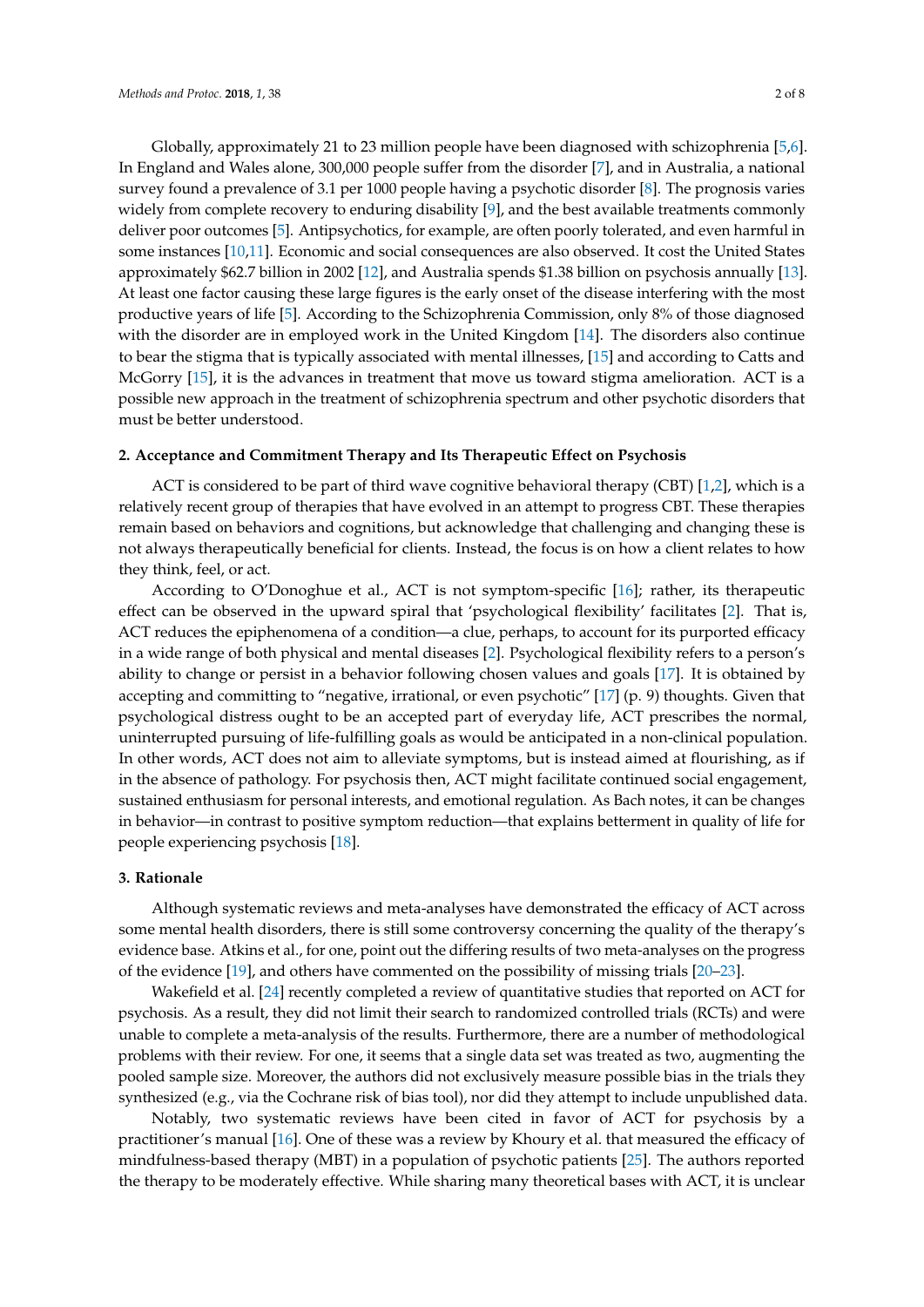why a review focusing on MBT is considered as evidence for ACT in psychosis. Moreover, the same manual cited Cramer et al.'s systematic review of mindfulness- and acceptance-based interventions for psychosis, in which the distinction between MBT and ACT was collapsed. These authors concluded that these interventions can be recommended as an adjunct treatment for patients with psychosis [\[26\]](#page-7-5). Unfortunately, neither review attempted to include unpublished data in their syntheses. It is also unclear whether or not harms were reported appropriately.

This current systematic review will synthesize randomized controlled trials of ACT in the treatment of schizophrenia spectrum and other psychotic disorders. This will contribute to the therapy's empirical claims and illuminate its safety and efficacy as a treatment of the psychoses. According to Division 12 of the American Psychological Association, the efficacy of ACT in psychosis has "modest research support" [\[4\]](#page-6-3). Despite this claim, as far as we understand, no systematic review and meta-analysis exclusively concerning ACT in the treatment of psychosis is currently in preparation (the PROSPERO register of systematic review was searched on 21 May 2018).

## **4. Review Question**

This review seeks to address the following question: Is acceptance and commitment therapy safe and effective in the treatment of schizophrenia spectrum and other psychotic disorders? 'Schizophrenia spectrum and other psychotic disorders' herein refers to the non-affective type. Following recommendations by Schardt et al. [\[27\]](#page-7-6), our question can be represented schematically as shown in Table [1.](#page-2-0)

<span id="page-2-0"></span>**Table 1.** Review question compartmentalized according to the PICO(R) mnemonic. ACT—acceptance and commitment therapy.

| Р | Schizophrenia Spectrum/Psychotic Disorders |
|---|--------------------------------------------|
|   | <b>ACT</b>                                 |
| C | $\omega$                                   |
| Ω | Symptom alleviation                        |
| R | Randomized controlled trial                |

### **5. Methods**

A systematic review and meta-analysis of randomized controlled trials of ACT in the treatment of patients diagnosed with any schizophrenia spectrum or other psychotic disorder was conducted. The review will follow the Preferred Reporting Items for Systematic Reviews and Meta-Analyses (PRISMA) Protocols guidelines [\[28\]](#page-7-7). See <https://figshare.com/s/81071311ad1421711320> for the PRISMA Protocol checklist. The Cochrane Handbook for Systematic Reviews of Interventions [\[29\]](#page-7-8) will also inform this review. This review was registered on PROSPERO on 21st May 2018 by R.G. (registration number: CRD42018097200).

## **6. Data Sources**

#### *6.1. Databases*

The following databases will be searched for eligible studies: Allied and Complementary Medicine Database (AMED), Cumulative Index to Nursing and Allied Health Literature (CINAHL), Cochrane Central Register of Controlled Trials (CENTRAL), Excerpta Medica database (EMBASE) via Ovid, EMCARE via Ovid, Education Resources Information Center (ERIC), MEDLINE (including ahead of print, in-process, and other non-indexed citations) via Ovid, and PsycINFO via Ovid.

#### *6.2. Clinical Trial Websites*

We will supplement these sources by searching on ClinicalTrials.gov, Australian New Zealand Clinical Trials Registry (ANZCTR), and Current Controlled Trials (ISRCTN) for unpublished and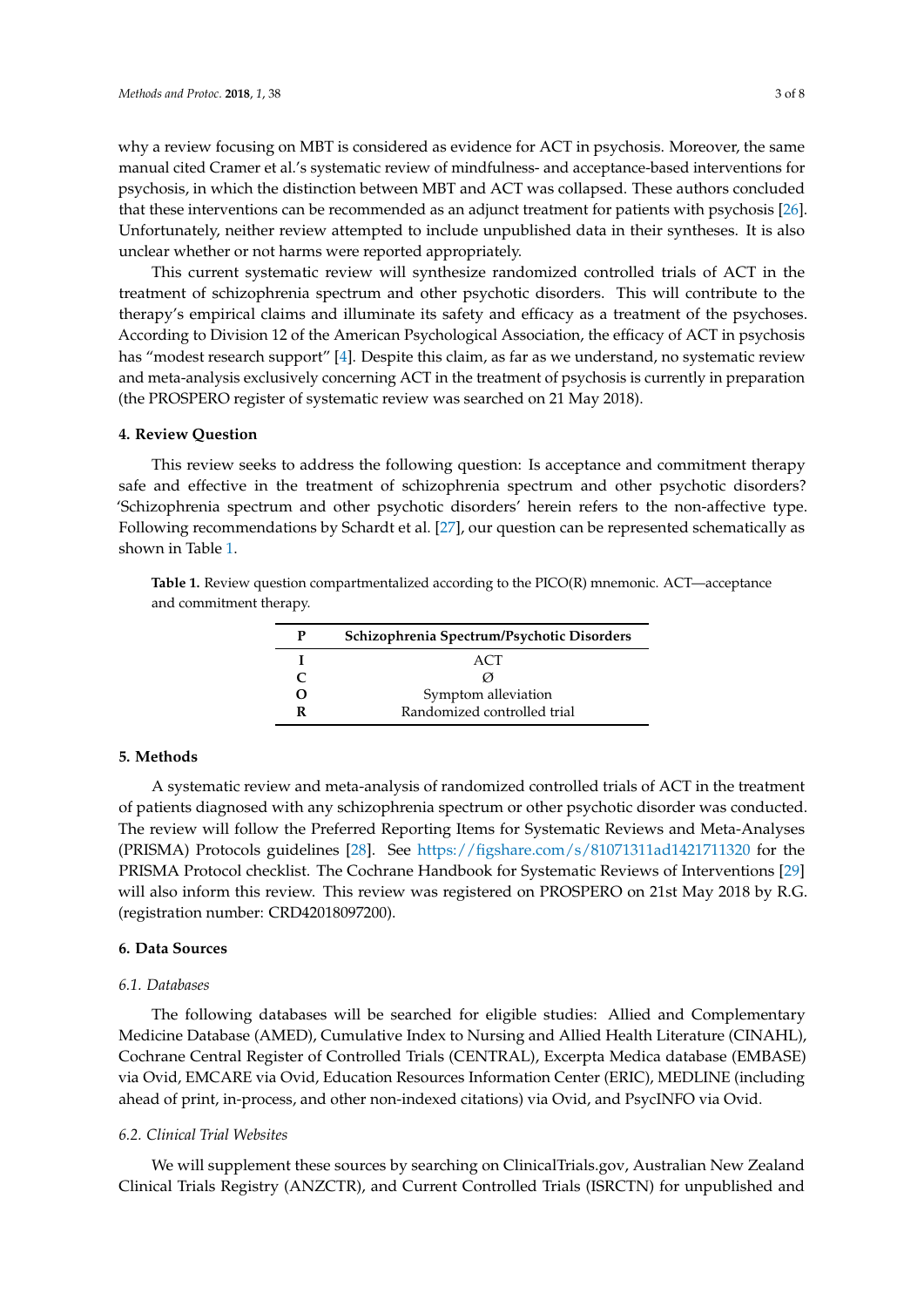ongoing trials. This is but one attempt to decrease possible publication bias—a vital step, as there has been a suspicion that many trials have not been synthesized in previous reviews [\[21](#page-7-9)[,22\]](#page-7-10). We will search *psychosis* and *schizophrenia* for the condition, and *acceptance and commitment therapy* and *ACT* for intervention.

## **7. Eligibility Criteria**

Studies retrieved from databases and clinical trial websites must exhaust the following eligibility criteria to be included in the systematic review and meta-analysis.

## *7.1. Types of Participants*

A study is eligible if its sample meets the following criteria:

- is 18+ years old, of any gender;
- has a diagnosis of a schizophrenia spectrum or other psychotic disorder (using any standard diagnostic criteria; e.g., Diagnostic and Statistical Manual of Mental Disorders (DSM)-5, Feighner criteria [\[30\]](#page-7-11), International Statistical Classification of Diseases and Related Health Problems (ICD)-10) at any stage of illness.

A study is ineligible if its sample meets the following criteria:

- has a schizophrenia spectrum or other psychotic disorder of the affective type (e.g., schizoaffective disorder);
- has a developmental impairment, intellectual disability, or organic psychosis;
- has a primary drug or alcohol addiction.

## *7.2. Types of Studies*

A study is eligible if it meets the following criteria:

- is a randomized controlled trial whose arms (at least two) are ACT delivered via any medium (e.g., individual, group, telephone, online) and any comparator(s);
- provides sufficient statistics to be included in the meta-analysis;
- is in English;
- is published between 1999, when Hayes et al. first described ACT [\[31\]](#page-7-12), and the search date.

A study is ineligible if it meets the following criteria:

- less than half of its sample has a primary diagnosis of a psychotic disorder;
- it reports extensions to previously published trials.

## **8. Search**

The search strategy will include the following keywords (italicized) and medical subject headings (MeSH) (in bold) on the databases: *acceptance commitment therapy*, *ACT*, *clinical behavior analysis*; **Cognitive Therapy**/ *psychosis*, *psychotic disorder*, *schizophrenia*; **Psychotic Disorders**/; **Schizophrenia**/. Following recommendations of Wolters Kluwer Health [\[32\]](#page-7-13), keywords will include special characters in order to capture any orthographic variation. Keywords will be conjoined with MeSH in a highly-sensitive syntax via the Boolean operator OR.

## *8.1. Search Strategy*

The complete search strategy is as follows (keywords are italicized; MeSH are in bold; Boolean operators are capitalized; limiting filters are prefixed with L-):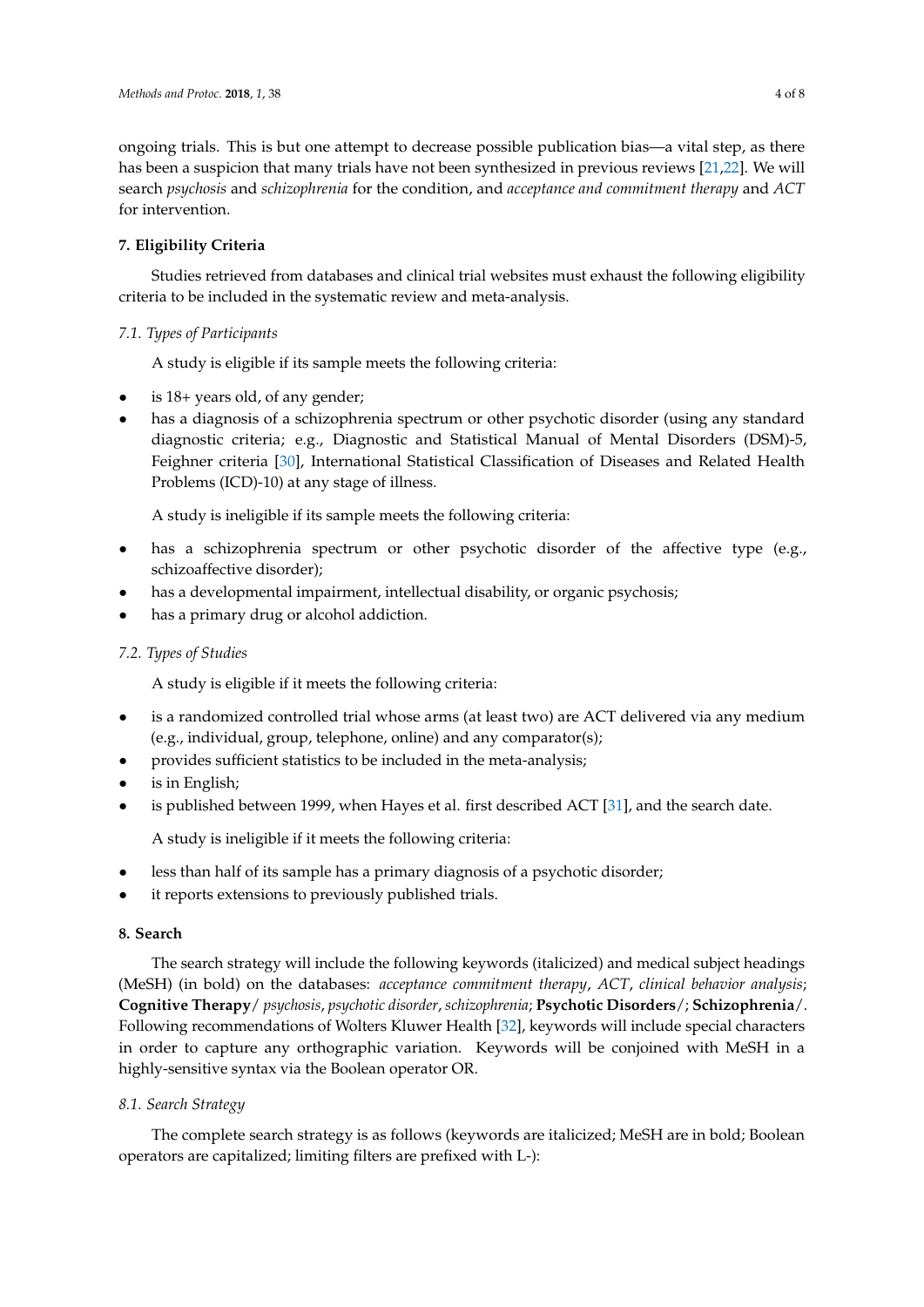- 1. '*acceptance commitment therapy*' OR act OR '*clinic\* behavi?r* OR *analy\**'. mp. [mp = title, abstract, original title, name of substance word, subject heading word, keyword heading word, protocol supplementary concept word, rare disease supplementary concept word, unique identifier, synonyms]
- 2. *psychos?s* OR '*psychotic disorder*\*' OR *schizophrenia*. mp. [mp = title, abstract, original title, name of substance word, subject heading word, keyword heading word, protocol supplementary concept word, rare disease supplementary concept word, unique identifier, synonyms]
- 3. exp **Cognitive Therapy**/
- 4. exp **Psychotic Disorders**/ or exp **Schizophrenia**/
- 5. 1 OR 3
- 6. 2 OR 4
- 7. 5 AND 6
- 8. limit 7 to L-randomized controlled trial

The subject heading **Cognitive Therapy**/ is **Acceptance and Commitment Therapy**/ in PsycINFO. ERIC does not allow the use of subject headings. Accordingly, the search strategy for ERIC is as follows:

('*acceptance commitment therapy*' OR *act* OR '*clinic*\* *behavi?r analy*\*') AND (*psychos?s* OR '*psychotic disorder\**' OR *schizophrenia*)

## *8.2. Primary Outcome, Timing, and Effect Measures*

The review's primary outcome is any standard measure of psychotic pathology that may include, but is not limited to, the Positive and Negative Syndrome Scale (PANSS), the Brief Psychiatric Rating Scale (BPRS), or the Psychotic Symptom Rating Scales (PSYRATS). However, as the therapeutic mechanism of ACT is not the alleviation of psychotic symptoms, but rather the epiphenomena of psychotic symptoms, it seems rational to anticipate that researchers have used surrogate measures in trials (e.g., rehospitalization). Accordingly, any such surrogate measure will be able to function as a primary outcome in our review. Measurement is from baseline to end of treatment or the nearest available follow-up.

## *8.3. Secondary Outcomes, Timing, and Effect Measures*

The review's secondary outcomes are any validated measures of personal recovery such as the Recovery Style Questionnaire or Harms (any adverse and serious adverse events following Good Clinical Practice (GCP) guidelines). Measurement is from baseline to end of treatment or the nearest available follow-up.

## **9. Data**

## *9.1. Data Retrieval*

The data retrieved by the database and clinical trial websites searchers will be uploaded to the referencing manager EndNote [\(https://endnote.com/\)](https://endnote.com/). EndNote will remove duplicates from the review's sample. We will make the remaining data publically available on Figshare [\(https://figshare.](https://figshare.com/) [com/\)](https://figshare.com/), an online repository for academic outputs.

## *9.2. Data Screening*

R.G. and S.A.H. will independently screen titles and abstracts in Covidence [\(https://www.](https://www.covidence.org/) [covidence.org/\)](https://www.covidence.org/). Covidence is a screening software tool developed for systematic reviews. E.B./A.A.G. will resolve any disagreements. R.G. and S.A.H. will independently screen full texts. E.B./A.A.B. will resolve any disagreements. A flow diagram following the PRISMA statement will document the data management.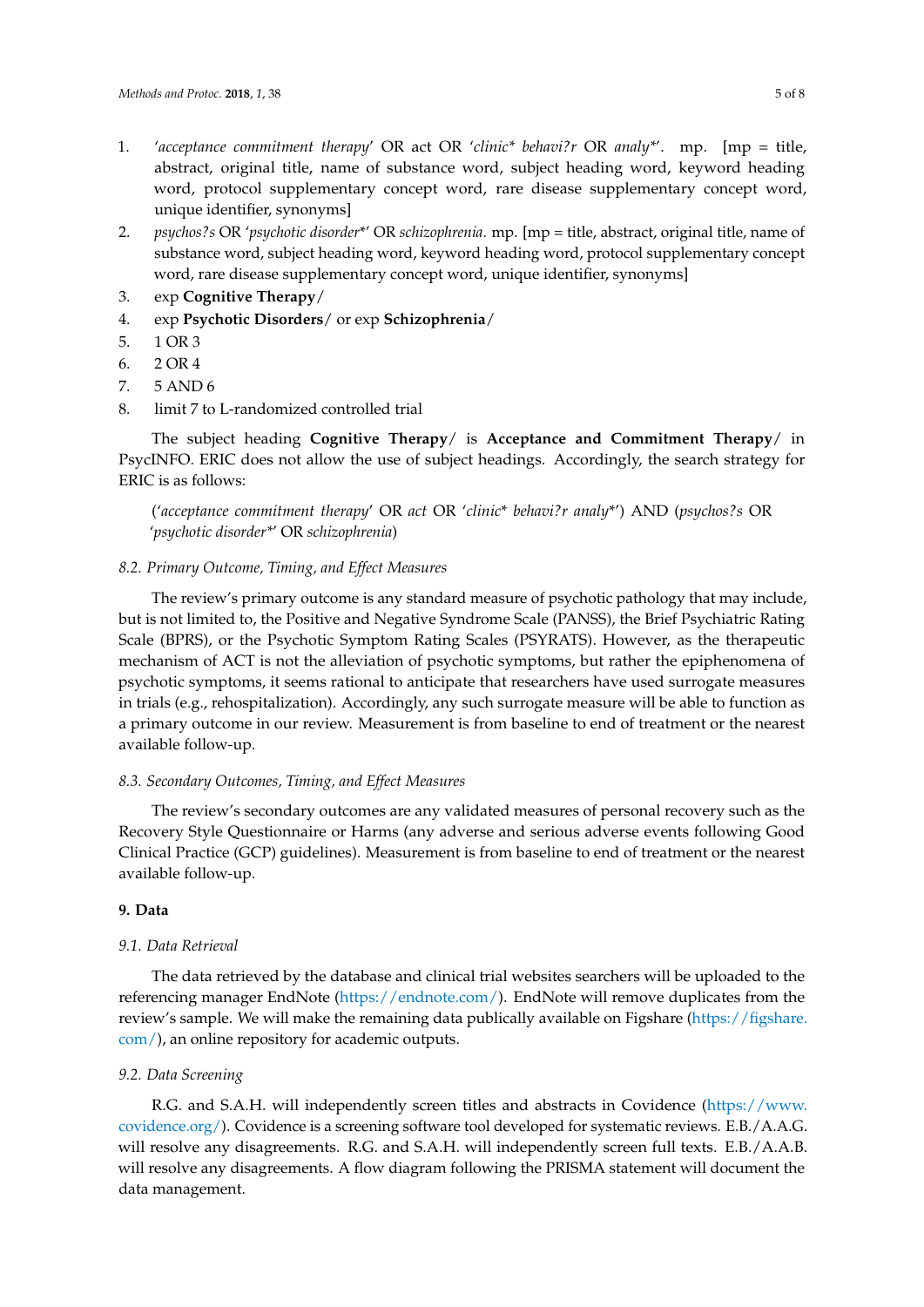#### *9.3. Data Extraction*

A standardized form will be used to extract data for evidence synthesis. R.G. and S.A.H. will extract data. Risk of bias will be determined using the Cochrane risk of bias tool (performance, detection, attrition, reporting, other). Inter-rater reliability will be measured using Cohen's *κ*. The extracted data will be made publicly available on Figshare. The following data items will be extracted: study citation, disorder of interest, setting, dose of intervention, delivery medium of intervention, primary endpoint, number of participants allocated to intervention and control groups, number of analysed participants allocated to intervention and control groups, calculation of sample size, pre- and post-intervention/control summary statistics, intervention and control harm, quality of blinding, quality of randomization, bias, analysis type, registration status, and country of origin.

#### **10. Synthesis**

## *10.1. Meta-Analysis*

We will undertake meta-analyses for end-of-treatment effects and different control conditions with or without treatment as usual or comparative to other interventions. Meta-analysis will be conducted if at least three RCTs for a specific comparison are available.

#### *10.2. Heterogeneity and Modeling*

Dependent on summary statistic type, Pearson's  $\chi^2$  will measure heterogeneity due to chance. A *p*-value (0.0000) less than the significance level (0.05) will motivate a random effects model. Higgins's *I* <sup>2</sup> will measure heterogeneity due to variance in true effect sizes. Conservatively, less than 25% will motivate a random effects model. Following the Cochrane Handbook of Systematic Reviews of Interventions [\[29\]](#page-7-8), we will test for funnel plot asymmetry if a minimum of ten studies are included in the meta-analysis.

#### *10.3. Summary Statistic and Weights*

The weighted average of the most common summary statistic across the eligible studies will be reported. While methods do allow differing summary statistics to be pooled together [\[33](#page-7-14)[–35\]](#page-7-15), it is unclear to what degree this represents a distortion of data. Any uncommon summary statistic will thus receive its own forest plot. In order to account for heterogeneity (determined by  $\chi^2$  and  $I^2$ ), we will assign the following weight to each study:  $w_i^* = \frac{1}{v_i + v^*}$  (where  $v_i$  is within-study variance and  $v^*$  is between-study variance); alternatively,  $w_i = \frac{1}{v_i}$ .

### **11. Conclusions**

ACT is employed in the treatment of a number of psychiatric disorders. While treatment outcomes for affective, eating, and personality disorders are said to be positive, there is more uncertainty concerning their efficacy in treating schizophrenia spectrum and other psychotic disorders. This systematic review aims to determine the safety and effectiveness of ACT in psychoses and add to the therapy's evidence base.

**Author Contributions:** R.G., S.A.H., E.B., and A.A.G. equally conceived and designed the study. R.G. wrote the initial draft of this paper. S.A.H., E.B., and A.A.G. edited and revised the paper.

**Funding:** This research received no external funding.

**Conflicts of Interest:** Authors declare no conflicts of interest.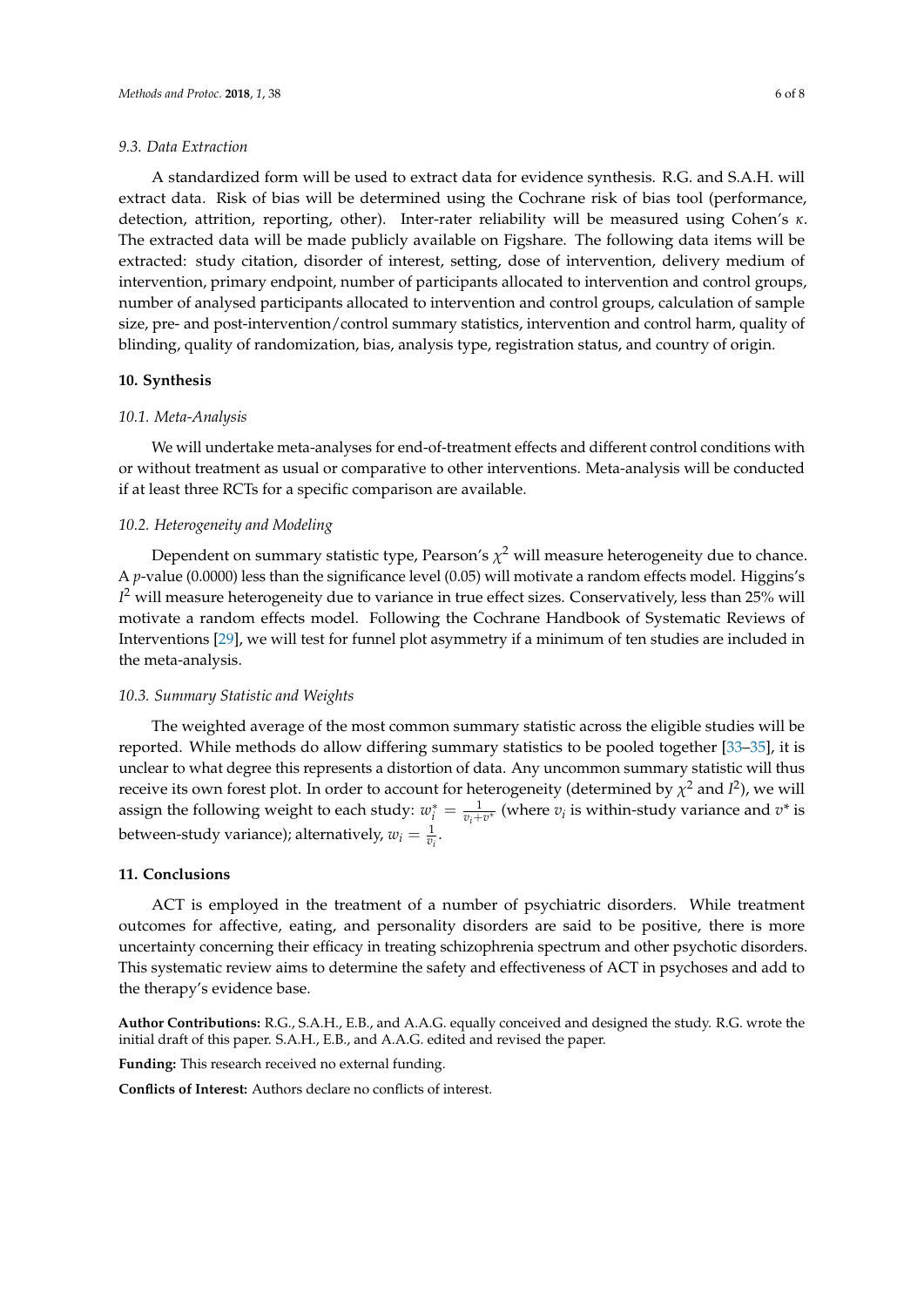## **References**

- <span id="page-6-0"></span>1. Webster, M. Introduction to acceptance and commitment therapy. *Adv. Psychiatr. Treat.* **2018**, *17*, 309–316. [\[CrossRef\]](http://dx.doi.org/10.1192/apt.bp.107.005256)
- <span id="page-6-1"></span>2. Flaxman, P.E.; Blackledge, J.T. *Acceptance and Commitment Therapy: Distinctive Features*; Taylor & Francis Ltd.: London, UK, 2010; ISBN 0415450667.
- <span id="page-6-2"></span>3. Twohig, M.P. Acceptance and commitment therapy: Introduction. *Cogn. Behav. Pract.* **2012**, *19*, 499–507. [\[CrossRef\]](http://dx.doi.org/10.1016/j.cbpra.2012.04.003)
- <span id="page-6-3"></span>4. Acceptance and Commitment Therapy for Psychosis. Available online: [https://www.div12.org/treatment/](https://www.div12.org/treatment/acceptance-and-commitment-therapy-for-psychosis/) [acceptance-and-commitment-therapy-for-psychosis/](https://www.div12.org/treatment/acceptance-and-commitment-therapy-for-psychosis/) (accessed on 31 May 2018).
- <span id="page-6-4"></span>5. Charlson, F.J.; Ferrari, A.J.; Santomauro, D.F.; Diminic, S.; Stockings, E.; Scott, J.G.; McGrath, J.J.; Whiteford, H.A. Global epidemiology and burden of schizophrenia: Findings from the global burden of disease study 2016. *Schizophr. Bull.* **2018**, *44*, 1195–1203. [\[CrossRef\]](http://dx.doi.org/10.1093/schbul/sby058) [\[PubMed\]](http://www.ncbi.nlm.nih.gov/pubmed/29762765)
- <span id="page-6-5"></span>6. Schizophrenia. Available online: <http://www.who.int/news-room/fact-sheets/detail/schizophrenia> (accessed on 31 May 2018).
- <span id="page-6-6"></span>7. Costing Statement: Psychosis and Schizophrenia in Adults: Treatment and Management (February 2014). Available online: <https://www.nice.org.uk/guidance/cg178/resources/costing-statement-pdf-191763901> (accessed on 31 May 2018).
- <span id="page-6-7"></span>8. Estimating the Number of People with Psychotic Illness Treated by Public Specialised Mental Health Services. Available online: [http://www.health.gov.au/internet/publications/publishing.nsf/Content/mental-pubs](http://www.health.gov.au/internet/publications/publishing.nsf/Content/mental-pubs-p-psych10-toc~mental-pubs-p-psych10-exe~mental-pubs-p-psych10-exe-est)[p-psych10-toc~mental-pubs-p-psych10-exe~mental-pubs-p-psych10-exe-est](http://www.health.gov.au/internet/publications/publishing.nsf/Content/mental-pubs-p-psych10-toc~mental-pubs-p-psych10-exe~mental-pubs-p-psych10-exe-est) (accessed on 31 May 2018).
- <span id="page-6-8"></span>9. Stroup, T.S.; Lawrence, R.E.; Abbas, A.I.; Miller, B.R.; Perkins, D.O.; Lieberman, J.A. Schizophrenia spectrum and other psychotic disorders. In *The American Psychiatric Publishing Textbook of Psychiatry*, 6th ed.; Hales, R.E., Yudofsky, S.C., Weiss Roberts, L., Eds.; American Psychiatric Publishing: Washington, DC, USA, 2014; pp. 273–310, ISBN 9781585624447.
- <span id="page-6-9"></span>10. Furukawa, T.A.; Levine, S.Z.; Tanaka, S.; Goldberg, Y.; Samara, M.; Davis, J.M.; Cipriani, A. Initial severity of schizophrenia and efficacy of antipsychotics: Participant- level meta-analysis of 6 placebo-controlled studies. *JAMA Psychiatry* **2015**, *72*, 14–21. [\[CrossRef\]](http://dx.doi.org/10.1001/jamapsychiatry.2014.2127) [\[PubMed\]](http://www.ncbi.nlm.nih.gov/pubmed/25372935)
- <span id="page-6-10"></span>11. Lieberman, J.A.; Stroup, T.S.; McEvoy, J.P.; Swartz, M.S.; Rosenheck, R.A.; Perkins, D.O.; Keefe, R.S.; Davis, S.M.; Davis, C.E.; Lebowitz, B.D.; et al. Clinical Antipsychotic Trials of Intervention Effectiveness (CATIE) investigators. Effectiveness of antipsychotic drugs in patients with chronic schizophrenia. *N. Engl. J. Med.* **2005**, *353*, 1209–1223. [\[CrossRef\]](http://dx.doi.org/10.1056/NEJMoa051688) [\[PubMed\]](http://www.ncbi.nlm.nih.gov/pubmed/16172203)
- <span id="page-6-11"></span>12. Wu, E.Q.; Birnbaum, H.G.; Shi, L.; Kessler, R.C.; Moulis, M.; Aggarwal, J. The economic burden of schizophrenia in the United States in 2002. *J. Clin. Psychiatry* **2005**, *66*, 1122–1129. [\[CrossRef\]](http://dx.doi.org/10.4088/JCP.v66n0906) [\[PubMed\]](http://www.ncbi.nlm.nih.gov/pubmed/16187769)
- <span id="page-6-12"></span>13. Neil, A.L.; Carr, V.J.; Mihalopoulos, C.; Mackinnon, A.; Lewin, T.J.; Morgan, V.A. What difference a decade? The costs of psychosis in Australia in 2000 and 2010: Comparative results from the first and second Australian national surveys of psychosis. *Aust. N. Z. J. Psychiatry* **2014**, *48*, 237–248. [\[CrossRef\]](http://dx.doi.org/10.1177/0004867413508453) [\[PubMed\]](http://www.ncbi.nlm.nih.gov/pubmed/24220136)
- <span id="page-6-13"></span>14. The Schizophrenia Commission. *The Abandoned Illness: A Report from the Schizophrenia Commission*; Rethink Mental Illness: London, UK, 2012; Available online: [https://www.rethink.org/media/514093/TSC\\_main\\_](https://www.rethink.org/media/514093/TSC_main_report_14_nov.pdf) [report\\_14\\_nov.pdf](https://www.rethink.org/media/514093/TSC_main_report_14_nov.pdf) (accessed on 25 August 2018).
- <span id="page-6-14"></span>15. Catts, S.; Weickert, C.S. Schizophrenia and related psychotic disorders. In *Foundations of Clinical Psychiatry*, 4th ed.; Bloch, S., Green, S.A., Jance, A., Mitchell, P.B., Robertson, M., Eds.; Melbourne University Publishing: Melbourne, Australia, 2017; ISBN 0522870953.
- <span id="page-6-15"></span>16. O'Donoghue, E.K.; Morris, E.M.J.; Oliver, J.E.; Johns, L.C. *ACT for Psychosis Recovery: A Practical Manual for Group-Based Interventions*; Context Press: Oakland, CA, USA, 2018; ISBN 9781626256156.
- <span id="page-6-16"></span>17. Hayes, S.C. Acceptance and commitment therapy and the new behavior therapies: mindfulness, acceptance, and relationship. In *Mindfulness and Acceptance. Expanding the Cognitive-Behavioral Tradition*; Hayes, S.C., Follette, V.M., Linehan, M.M., Eds.; The Guilford Press: New York, NY, USA, 2004; pp. 1–29, ISBN 9781609189891.
- <span id="page-6-17"></span>18. Bach, P.; Hayes, S.C. The use of acceptance and commitment therapy to prevent the rehospitalization of psychotic patients: A Randomized Controlled Trial. *J. Consult. Clin. Psychol.* **2002**, *70*, 1129–1139. [\[CrossRef\]](http://dx.doi.org/10.1037/0022-006X.70.5.1129) [\[PubMed\]](http://www.ncbi.nlm.nih.gov/pubmed/12362963)